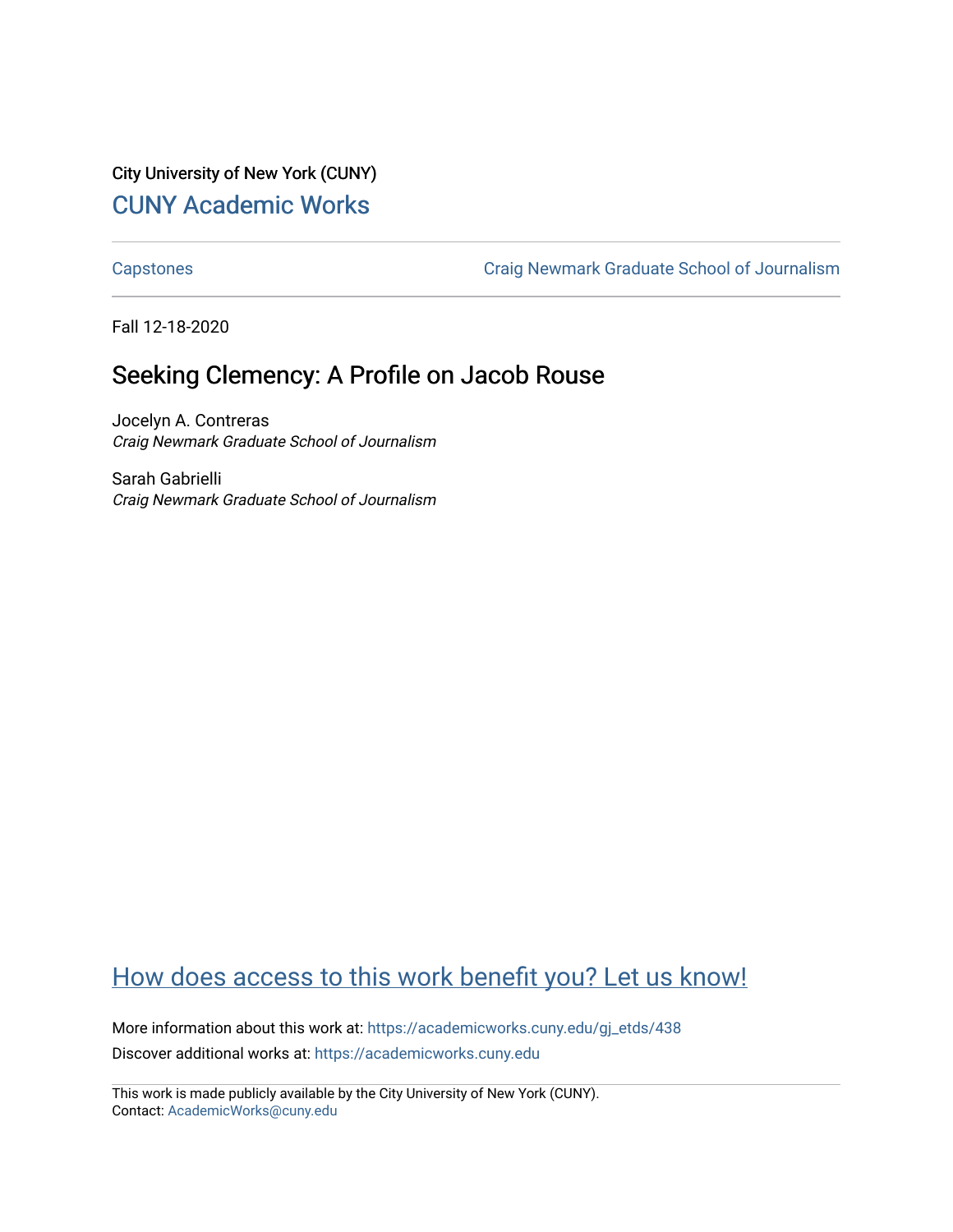Jacob Rouse was 18 years old when he drove the getaway car that would define the rest of his life. He sat in his blue Ford Taurus, waiting to drive his three friends away from the scene of a robbery in Rochester, New York. Jacob was parked about a block away when one of his accomplices shot and killed 22-year-old Herschel Scriven, a local youth pastor and church organist.

Rouse was a high school graduate at the time of the crime. He had no prior criminal record. He was enrolled in college and Reserve Officers Training Course (ROTC).

When the police took him in for questioning, Rouse told them everything.

On TUESDAY on November 28, 2006 Rouse was sentenced to 22-years-to-life for second-degree murder. The conviction was for "felony murder," meaning he was actively committing a felony while a murder occurred, by someone else's hand.

Growing up as a young black man in a predominantly white town was a challenge for Rouse. He was raised by his single, white mother, Elizabeth Uzoaru. His father, who is Black, was never around, which left Jacob to himself to answer the question: what will make me a man?

"I looked at black people that I felt were manly," said Jacob. He turned to representations in television and movies. He saw men who abused women, who employed violent behavior.

"That's what I thought a man was."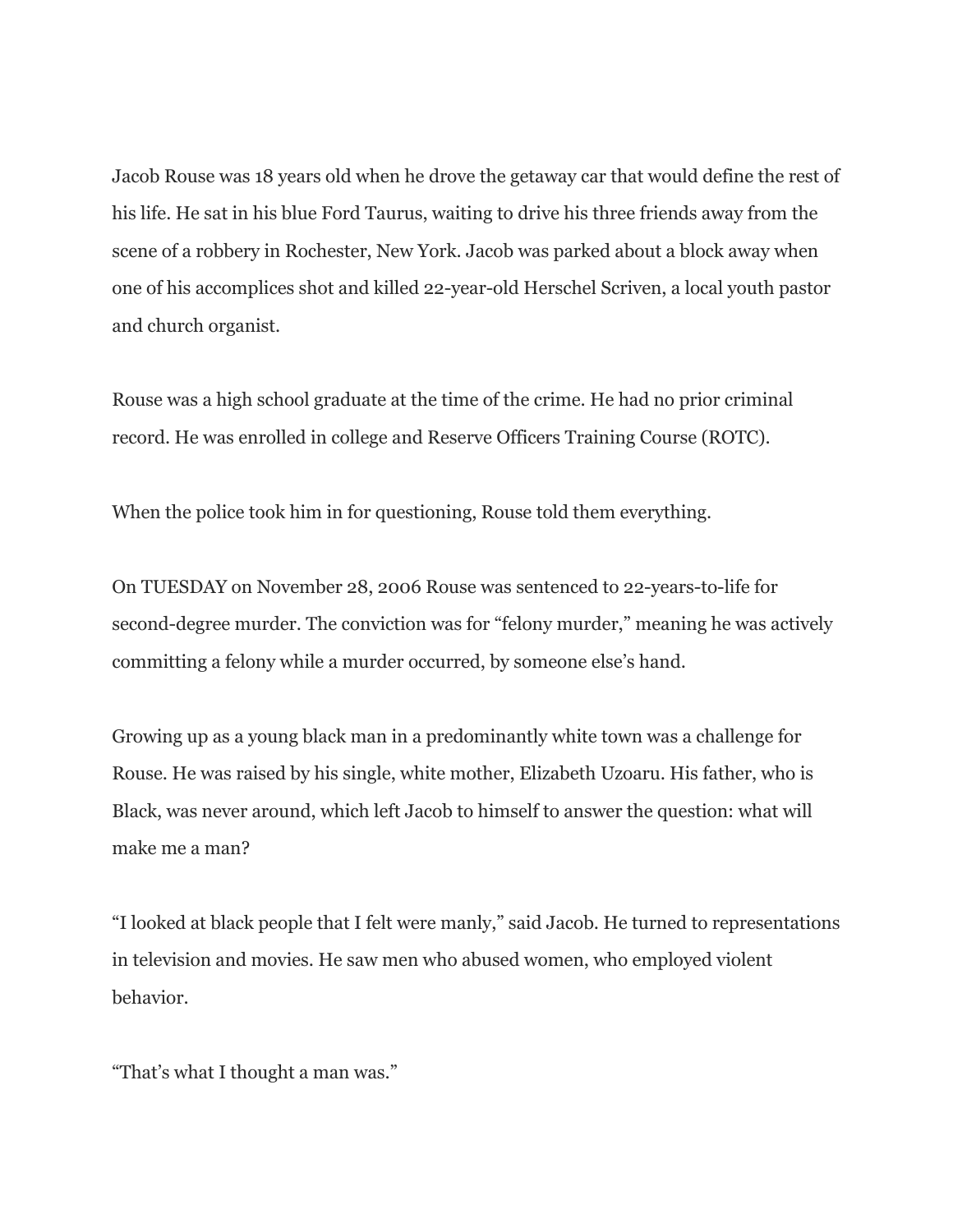The night he decided to drive the getaway car he says he was trying to prove something to himself: That he was man enough to drive that car.

It was an act that has filled him with remorse and regret. Had the gun been in his hands, he believes he would have never pulled the trigger. But that changes nothing.

"An innocent man was brutally murdered because of my involvement," said Rouse, "I still see my role, my participation in it, and I see the blood that was shed because of my actions.

At his sentencing hearing, Rouse made a vow to Herschel Scriven's mother: That he would continue her son's work as a Christian community leader.

"She said, 'I'm going to hold you to that,' and I'll never forget those words," Rouse said. "I look at the community here, too. If I can help affect one person's life for the better. That's what I try to do. Give somebody time, you know, give somebody a kind word."

Rouse spent the first decade of his sentence at Attica Correctional Facility in upstate New York. While there, he began to participate in weekly church services and bible studies, mentor youth in a program called 'A Look for Alternatives' (ALFA), and take classes at Genesee Community College.

In 2016, he transferred to Elmira in New York's southern tier. This year, Rouse is applying for clemency, or relief, from his lengthy prison sentence.

In New York State, Governor Andrew Cuomo has the unbounded power to grant clemency, but he has only ever exercised this for 24 cases over ten years in office. Rouse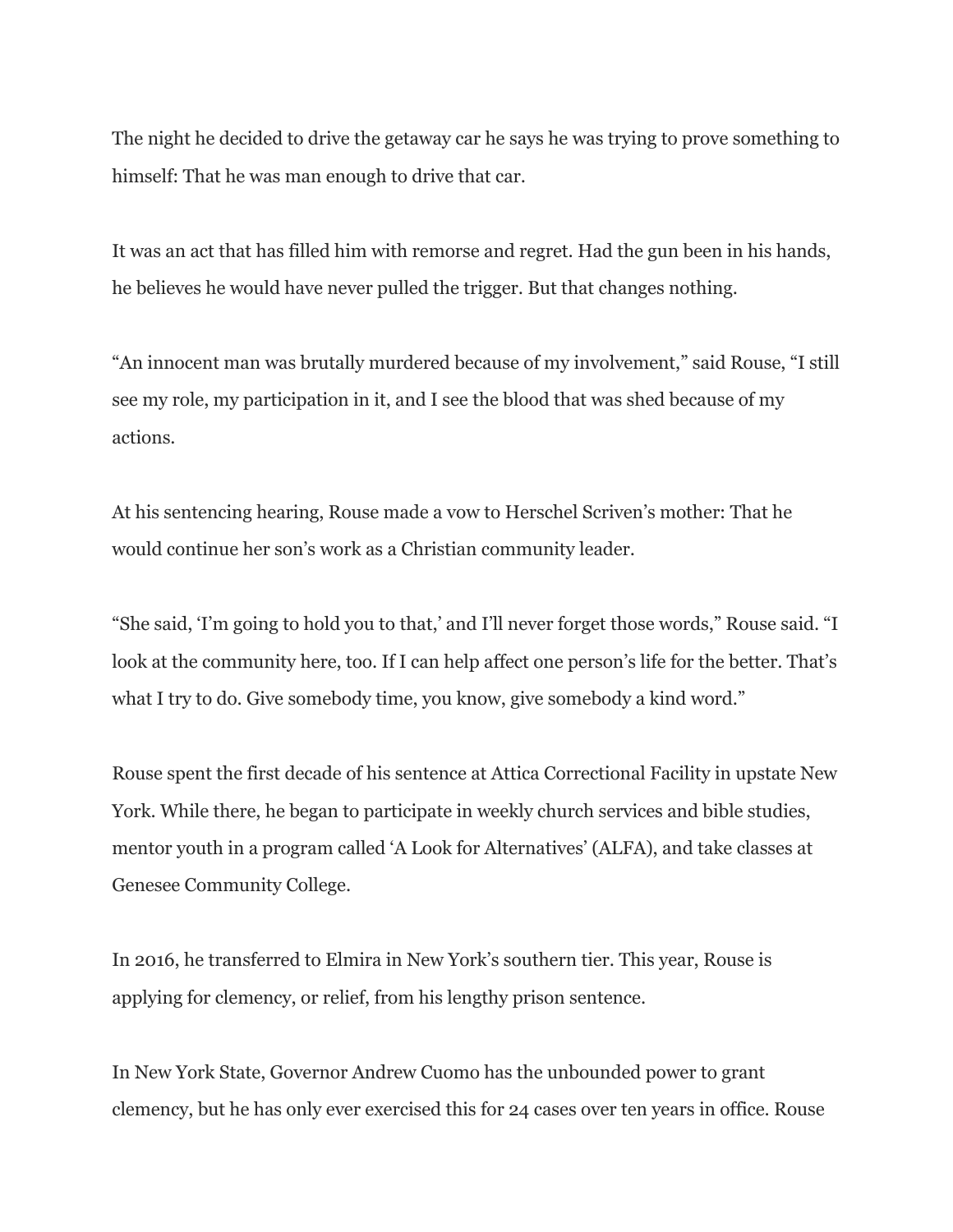hopes his accolades will set him apart from the thousands of rejected applications each year.

At both Attica and Elmira, Rouse earned his way onto Honor Block and, according to his disciplinary records, he never incurred a single disciplinary ticket. He received his Associate's Degree from Genesee Community College, with a 4.0 GPA, and is currently enrolled in classes at Cornell University.

Rouse's application includes a letter of support from Raymond Coveny, a retired Superintendent from Elmira Correctional Facility. "I will do everything within my power to assist with Jacob's eligibility for Executive Clemency. I think his 'track record,' while incarcerated, speaks for itself," Coveny writes.

"I'm confident that, upon release, he will spend every day aware of what he owes to his community and working to become an asset to that community," writes Doran Larson, one of Rouse's professors from Genesee. "He knows that he did wrong and he does not attempt to mitigate his responsibility by claiming (what is true) that he was not the direct perpetrator of the crime."

Statements from the victim's family are missing from the application, though Rouse's attorneys have attempted to contact them.

His good work behind bars, however, hasn't eased the pain for the Scriven family. "To us, Clemency for Jacob represents a disregard for what happened to Herschel," said Herschel's sister Denise Scriven-McFadden, speaking for her family. "It doesn't matter that [Jacob] didn't pull the trigger, he was a part of a plan that led to Herschel's demise."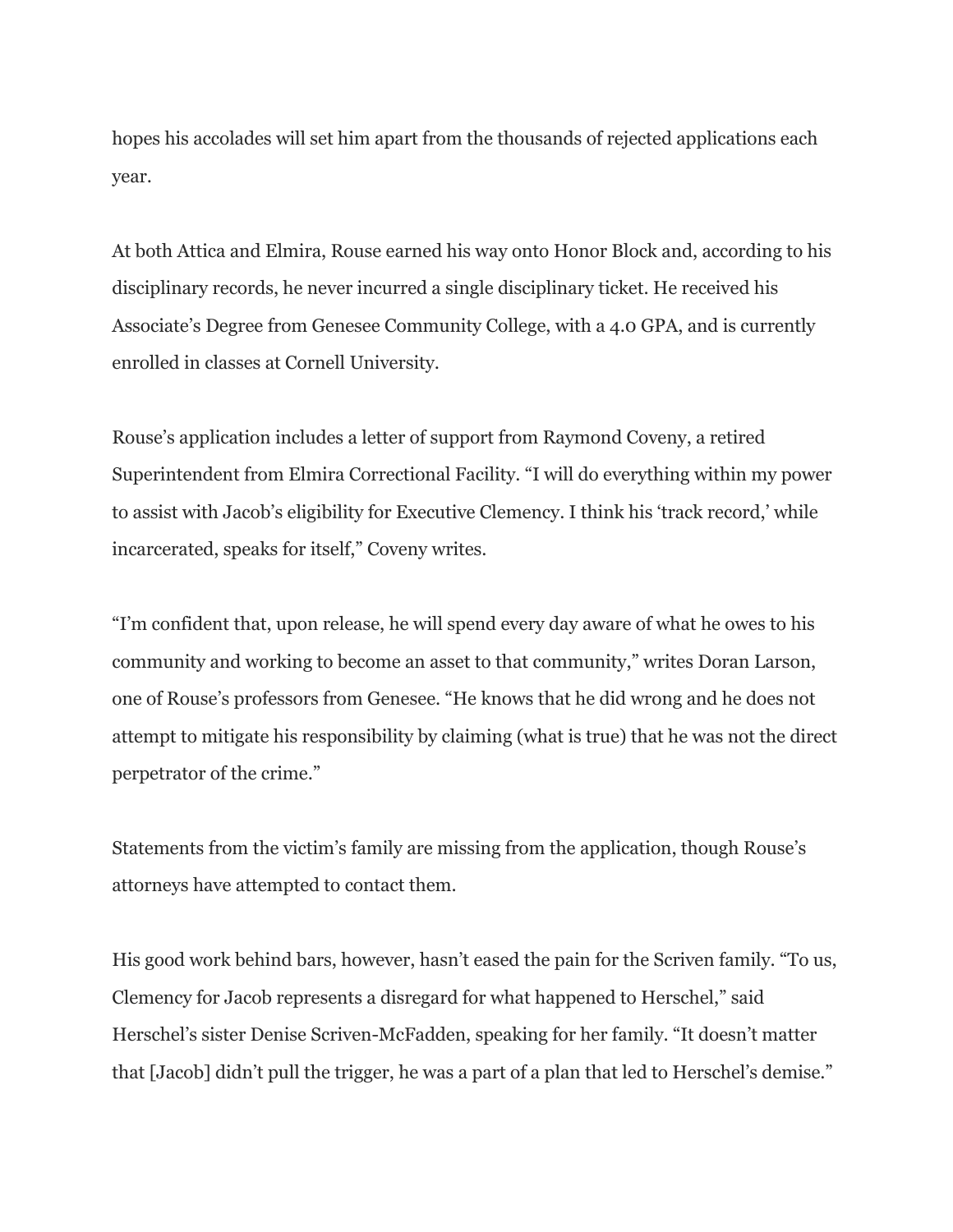However, in the fourteen years since Herschel's death, those that crossed paths with Jacob in the prison system all say the same thing about him. He is exceptional.

According to former inmate Anthony Yarbough, Rouse was also an exceptional friend. He would listen to his friends' problems, and support them, in a way unlike anyone else in Attica.

"People don't do that in prison. They don't talk to you about your situation because they're worried about their own situation," he said. If he was ever low on funds, Yarbough remembers Jacob's generosity.

"He would go to commissary and pick some stuff up for me and never asked for anything in return," said Yarbough.

At a Christian festival at Attica in 2014, Jacob met the sister of a fellow incarcerated person. Samantha Lewis was visiting her brother Robert, who was also serving time in the facility.

One of the first things Lewis noticed about him was his capacity for remorse and emotional honesty. They began to exchange letters.

"He didn't hold anything back, he took full responsibility and showed such great remorse and compassion," Lewis said. "That was part of the reason that I fell in love with him, that he wasn't afraid to talk about, you know, the mistakes that he'd made."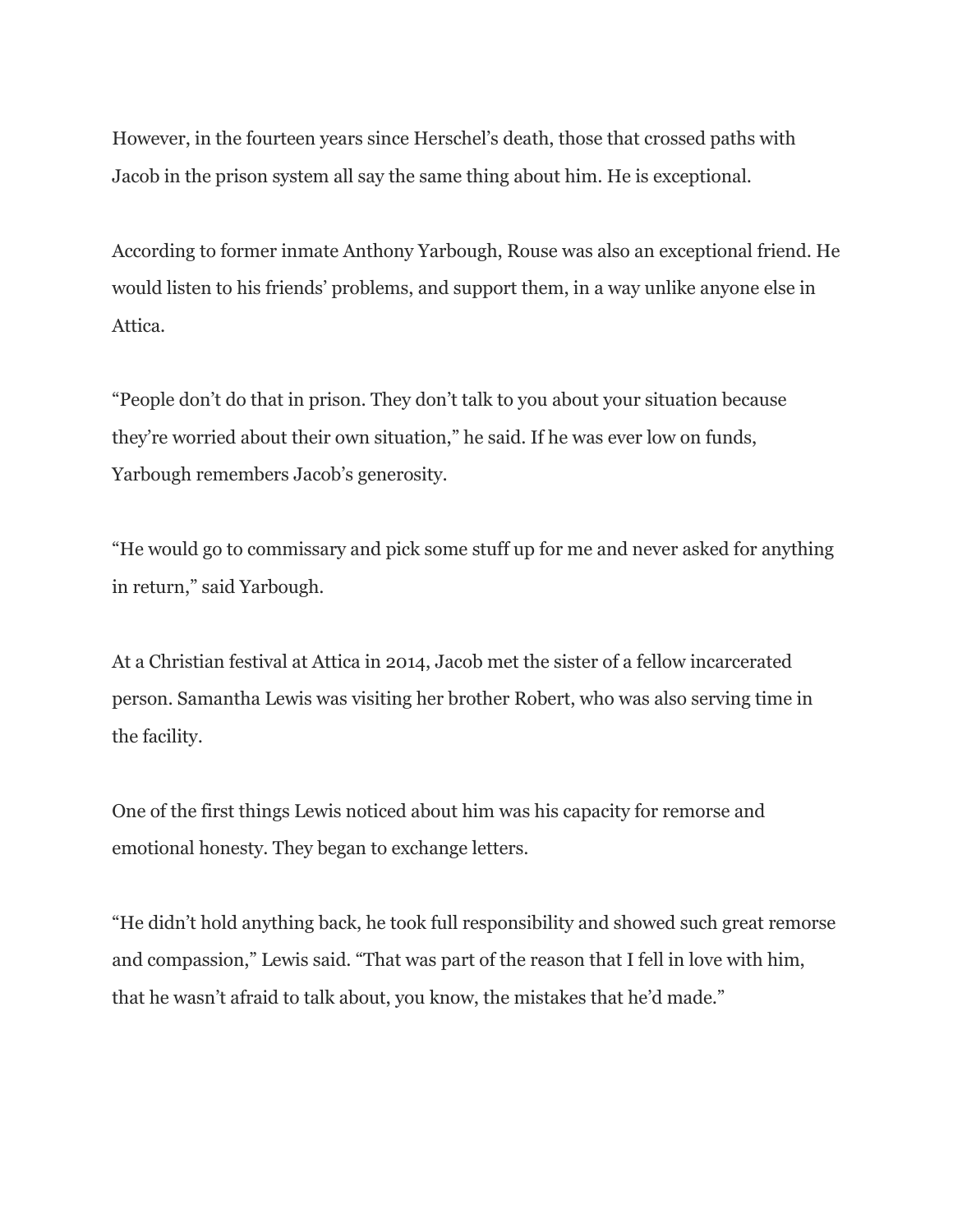The next year, Lewis started a blog called "The House That Rouse Built." It is filled with poems and personal essays by both of them. In one section, they each write about their "perspectives" on their love story.

"She rescued me. She pulled me out of a dreary slumber," Rouse writes about the beginning of their life together.

Rouse and Samantha Lewis eventually married on April 25, 2015, and Rouse became stepdad to Lewis' two boys Caleb and Deegan, ages 11 and 12.

"[Jacob] is very, very good with children," Lewis said. During family visits, in the years before the pandemic, he would teach the kids bible verses, sing songs, play card games and teach them chess. The boys call him "Jakey" and sometimes even "dad."

"Over time we kind of realized he's now part of our family," Caleb said of his step dad.

When asked what he misses most about "Jakey" Deegan giggles. "How funny he was," he says. "The first thing he would say on the phone is tell us a joke."

The family bonded during weekly visitation and conjugal visits: overnight stays in a trailer on prison property. Their four became five in 2018, when Lewis gave birth to their daughter, Sophia. Now almost 3 years old, Sophia has short bouncing curls, big eyes and a sweet little singing voice.

All of which, according to Lewis, Sophia gets from her dad. "She's such a little lover like her dad," she adds.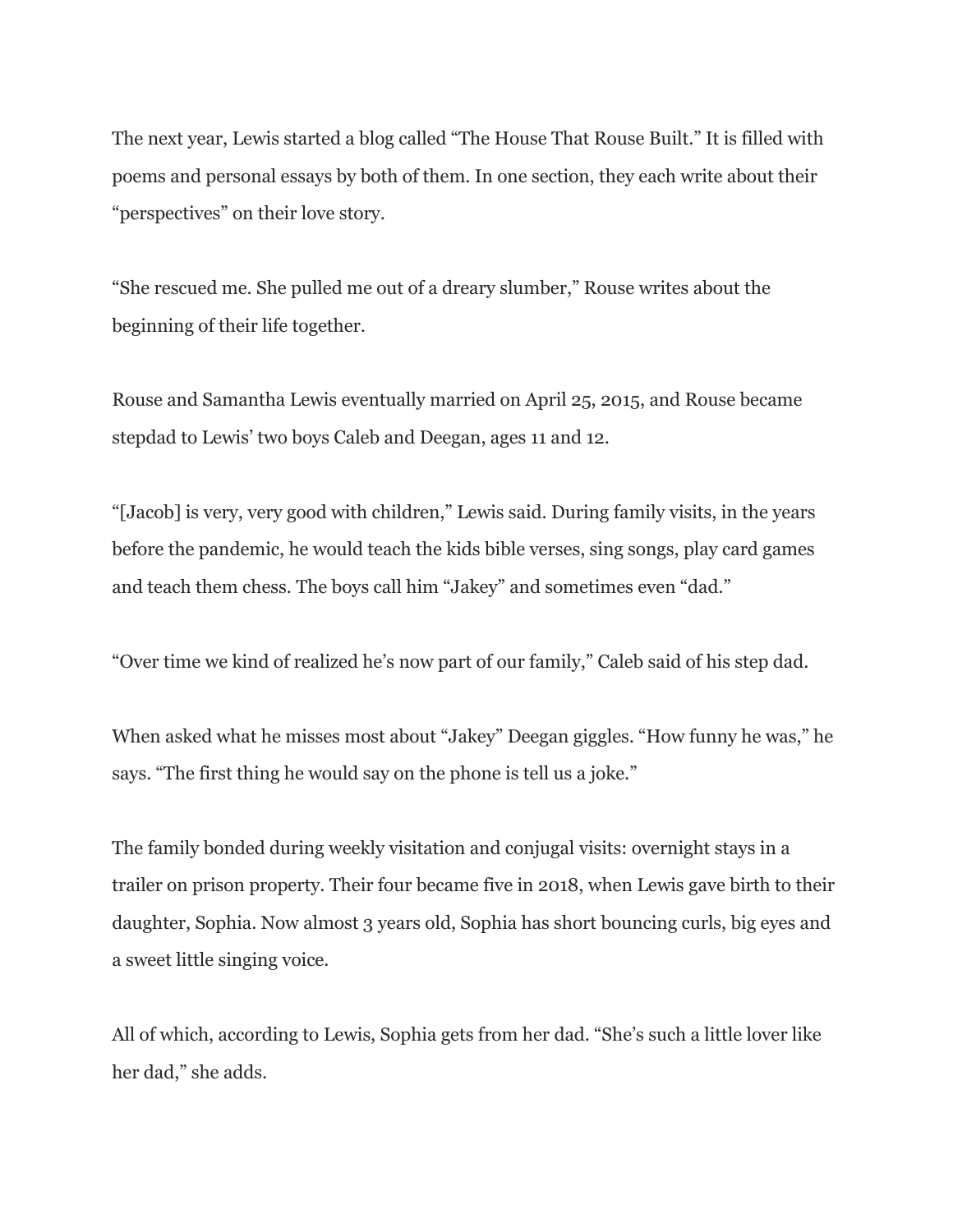Lewis and the kids live in Northern Pennsylvania, only about a 20-minute drive away from Elmira. They used to make the short trip to see him every week but in-person visits were suspended due to COVID-19 outbreaks. Rouse has not seen his family in person for almost 250 days.

There have been over 600 confirmed Coronavirus cases within Elmira's incarcerated population. In late October, Rouse tested positive for the virus. He went into quarantine for two weeks which, in prison, looks a lot like solitary confinement.

"Not being able to see each other, not being able to touch one another, it's been very difficult. When that is all you have to express your love and maintain strong family bonds," said Rouse.

During confinement, every Monday, Wednesday and Friday, he was only allowed 30 minutes to either use the phone, take a shower, or send an email. With such limited contact during the pandemic, Rouse worries that his children will forget about him.

"I know he's trying to do the best he can with email and telephone conversations. But that's about all he has," Lewis said.

"Unfortunately, you know, I can't be there and being over the phone is not adequate support," said Rouse.

Last year, Lewis was diagnosed with Hodgkin's Lymphoma and without Rouse by her side, Lewis says chemotherapy is not an option for her right now.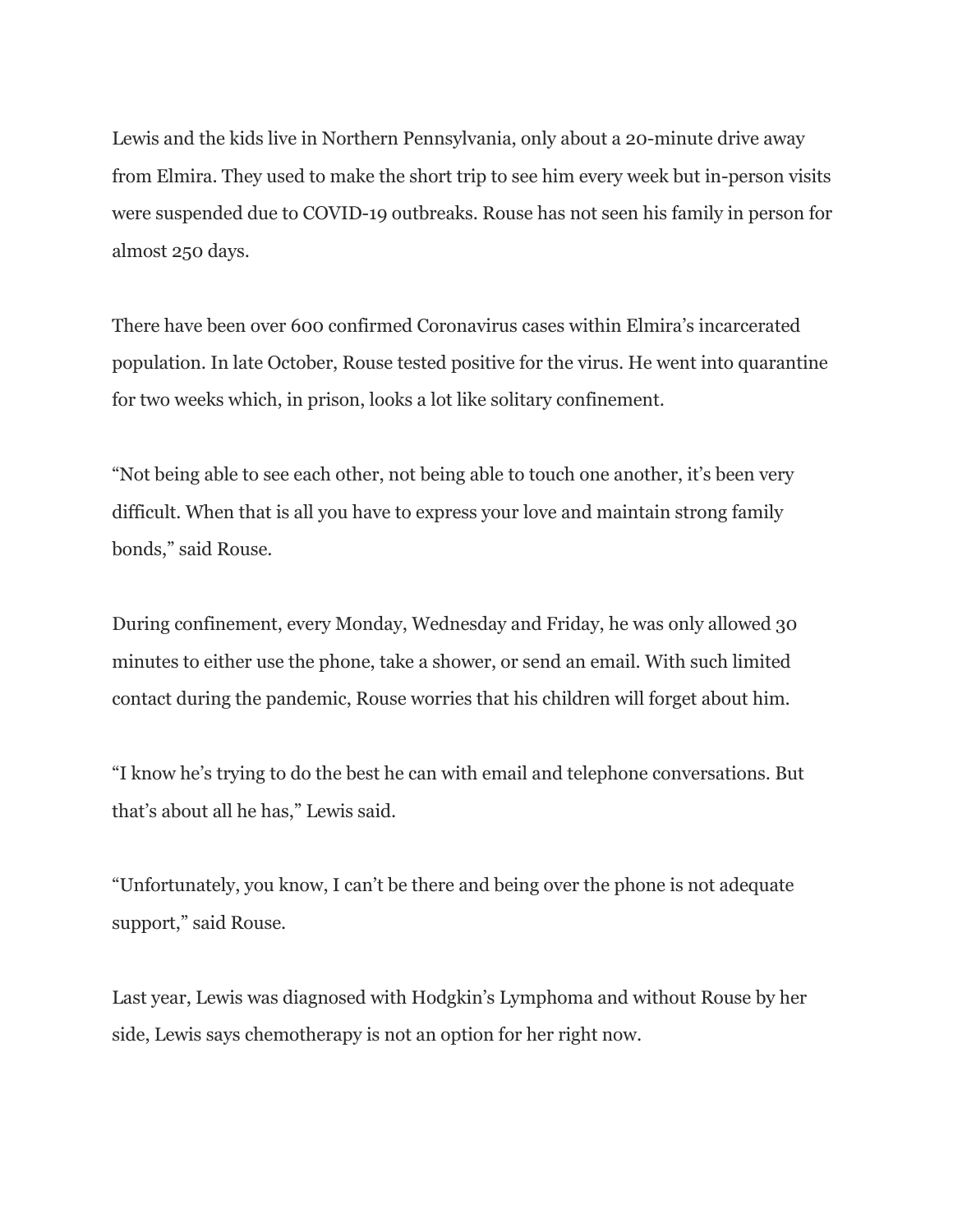"When you're trying to take care of a household, and three kids and finances and everything else on your own, you really don't have much time left," Lewis said. "If Jacob were to come home, we might reevaluate the treatment options."

Her doctors are not supportive of Lewis' decision to refuse treatment. However, she is a woman of faith: faith that Rouse will be home soon, and that holistic treatment (meditation, acupuncture, supplements) will buy her enough time until then.

Additionally, Lewis must be an advocate for her oldest son Deegan. He suffers from a life threatening genetic and metabolic disease called pyruvate dehydrogenase complex (PDC) deficiency. The disease requires constant supervision and medical attention.

The medical problems facing his family have made his wish to be released all the more urgent. "I want to be able to help my children or help homeschool my daughter and my son. I want to be able to take Deegan to his appointments. God forbid he has to be rushed to the hospital," he said.

The rest of Rouse's family lives about two hours from Elmira in Rochester. His grandparents, Ralph and Jane Dintruff, have not been able to visit him since the transfer from Attica. At 87 and 86 years old, they say they cannot handle the 120-mile drive.

"You think, well 10 years, that's nothing. I'm not going to be here at 97," said his grandfather, Dintruff, when asked about Jacob's 22-to-life prison sentence. "That is what ten years means to me, or 96 here," he said, indicating his wife.

As a retired teacher, Dintruff's "secret wish" is for his grandson to use his background to teach others about the impact of life-altering decisions.